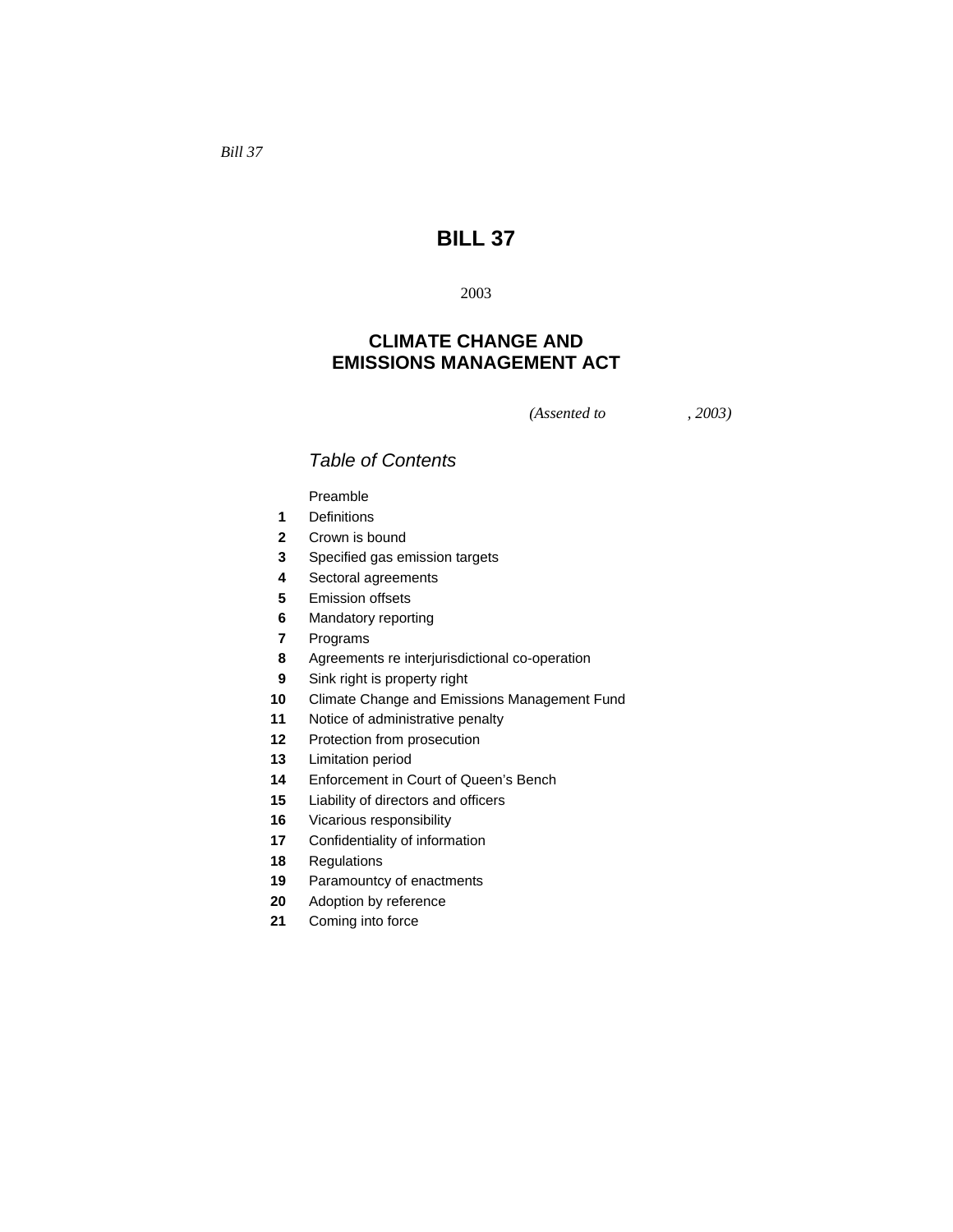#### **Preamble**

WHEREAS the Government of Alberta has a deep and well established commitment to protect Alberta's environment for future generations through proactive and responsible stewardship of the environment;

WHEREAS the Government of Alberta owns natural resources in Alberta on behalf of all Albertans and manages the exploration, development and production of renewable and non-renewable resources in Alberta;

WHEREAS Alberta is recognized around the world for leading-edge innovation in environmentally sustainable technologies that maximize the value of Alberta's natural resources and the prosperity of its residents;

WHEREAS the Government of Alberta recognizes that the management of emissions of carbon dioxide, methane and other specified gases will serve to protect the Alberta environment;

WHEREAS the Government of Alberta will work co-operatively with other jurisdictions to harmonize efforts to reduce emissions of carbon dioxide, methane and other specified gases without impairing economic growth;

WHEREAS the Government of Alberta is committed to providing certainty to all sectors of the Alberta economy in pursuing sustainable development objectives through the establishment of clear emission reduction targets for carbon dioxide, methane and other specified gases and related objectives, frameworks, plans and measures; and

WHEREAS atmospheric carbon dioxide and methane are not toxic and are inextricably linked with the management of renewable and non-renewable natural resources, including sinks;

THEREFORE HER MAJESTY, by and with the advice and consent of the Legislative Assembly of Alberta, enacts as follows:

#### **Definitions**

**1** In this Act,

 (a) "emission offset" means emission offset within the meaning of the regulations;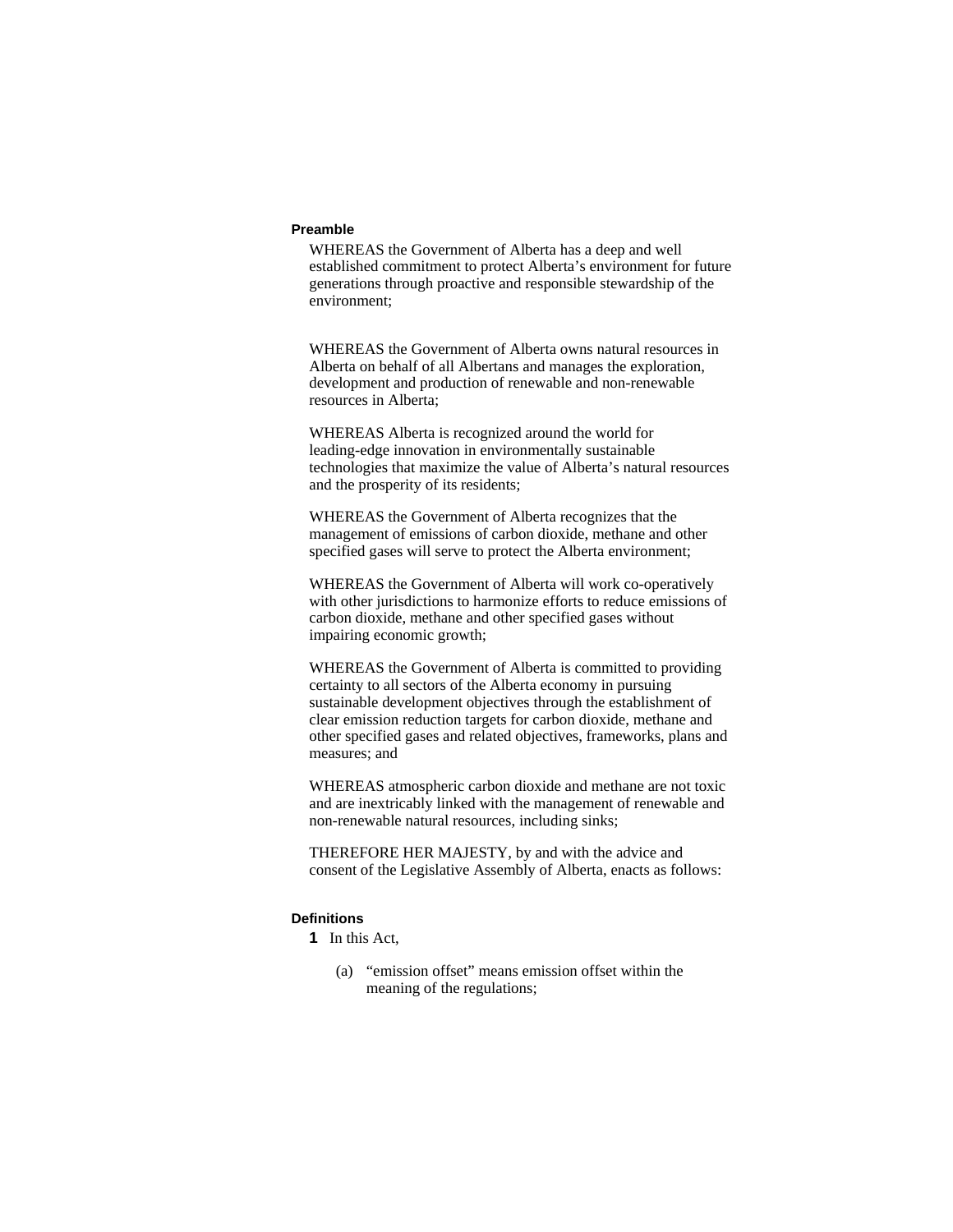- (b) "Gross Domestic Product" means the market value of all goods and services produced in a year within Alberta's borders, as determined under the regulations;
- (c) "Minister" means the Minister determined under section 16 of the *Government Organization Act* as the Minister responsible for this Act;
- (d) "release", in respect of a specified gas, includes spill, discharge, dispose of, spray, inject, inoculate, abandon, deposit, leak, seep, pour, emit, empty, throw, dump, place and exhaust, but does not include the capture and storage of a specified gas in a sink within the meaning of clause  $(e)(ii)$ ;
- (e) "sink" means
	- (i) a component of the environment that removes or captures specified gases from the atmosphere through natural processes and includes, without limitation, plants and soil, and
	- (ii) a geological formation or any constructed facility, place or thing that is used to store specified gases;
- (f) "sink right" means the legal interest, and any commercial or other interest, in a sink;
- (g) "specified gas" means any gas that traps heat near the earth's surface and includes, without limitation, carbon dioxide, methane, nitrous oxide, hydrofluorocarbons, perfluorocarbons and sulphur hexafluoride.

## **Crown is bound**

**2** Except where this Act specifically provides to the contrary, the Crown is bound by this Act.

#### **Specified gas emission targets**

**3(1)** The specified gas emission target for Alberta is a reduction by December 31, 2020 of specified gas emissions relative to Gross Domestic Product to an amount that is equal to or less than 50% of 1990 levels.

**(2)** The Lieutenant Governor in Council may make regulations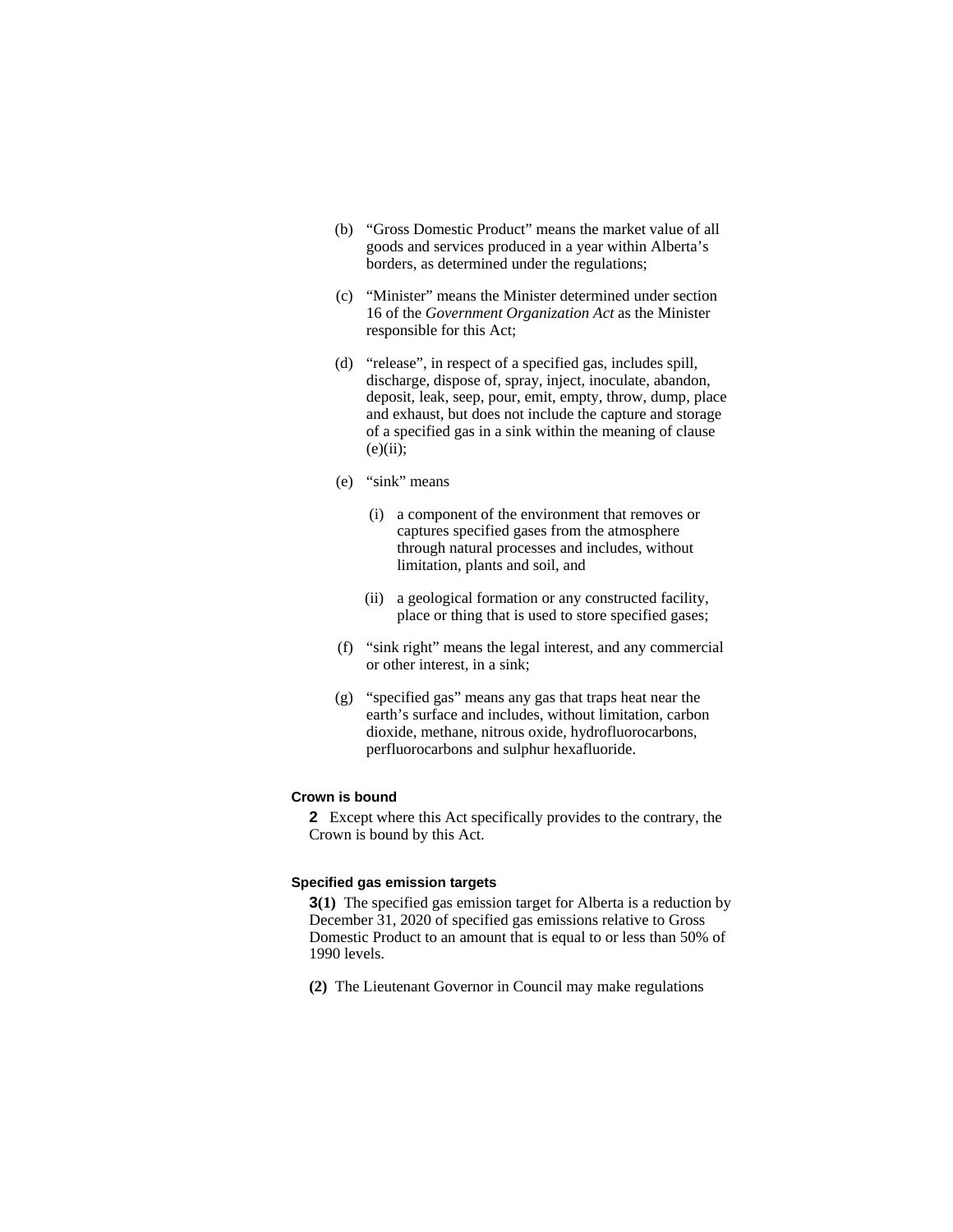- (a) establishing interim specified gas emission targets for Alberta;
- (b) establishing specified gas emission targets and interim specified gas emission targets for different specified gases and for different sectors of the Alberta economy

for the purposes of meeting the specified gas emission target for Alberta referred to in subsection (1).

## **Sectoral agreements**

**4** For the purposes of meeting the specified gas emission targets referred to in section 3 the Minister may, with the approval of the Lieutenant Governor in Council, enter into agreements with representatives of different sectors of the Alberta economy respecting

- (a) the establishment of objectives for sectors of the Alberta economy and for operations and undertakings within such sectors for the purpose of meeting emission targets;
- (b) the establishment of minimum energy efficiency levels for operations and undertakings within sectors of the Alberta economy;
- (c) the establishment of maximum levels of emissions of specified gases per unit of energy input or output or per unit of material input or product output for operations and undertakings within sectors of the Alberta economy;
- (d) schedules for achieving emission targets;
- (e) the baselines to be used in conjunction with the establishment of an emission target for a sector of the Alberta economy;
- (f) reporting requirements, including the methods and manner of reporting, to determine progress toward meeting emission targets;
- (g) the methods and procedures for conducting sampling, analyses, tests, measurements, verification and monitoring of emissions, energy efficiency and energy conservation;
- (h) reforms of and improvements to sectoral infrastructure;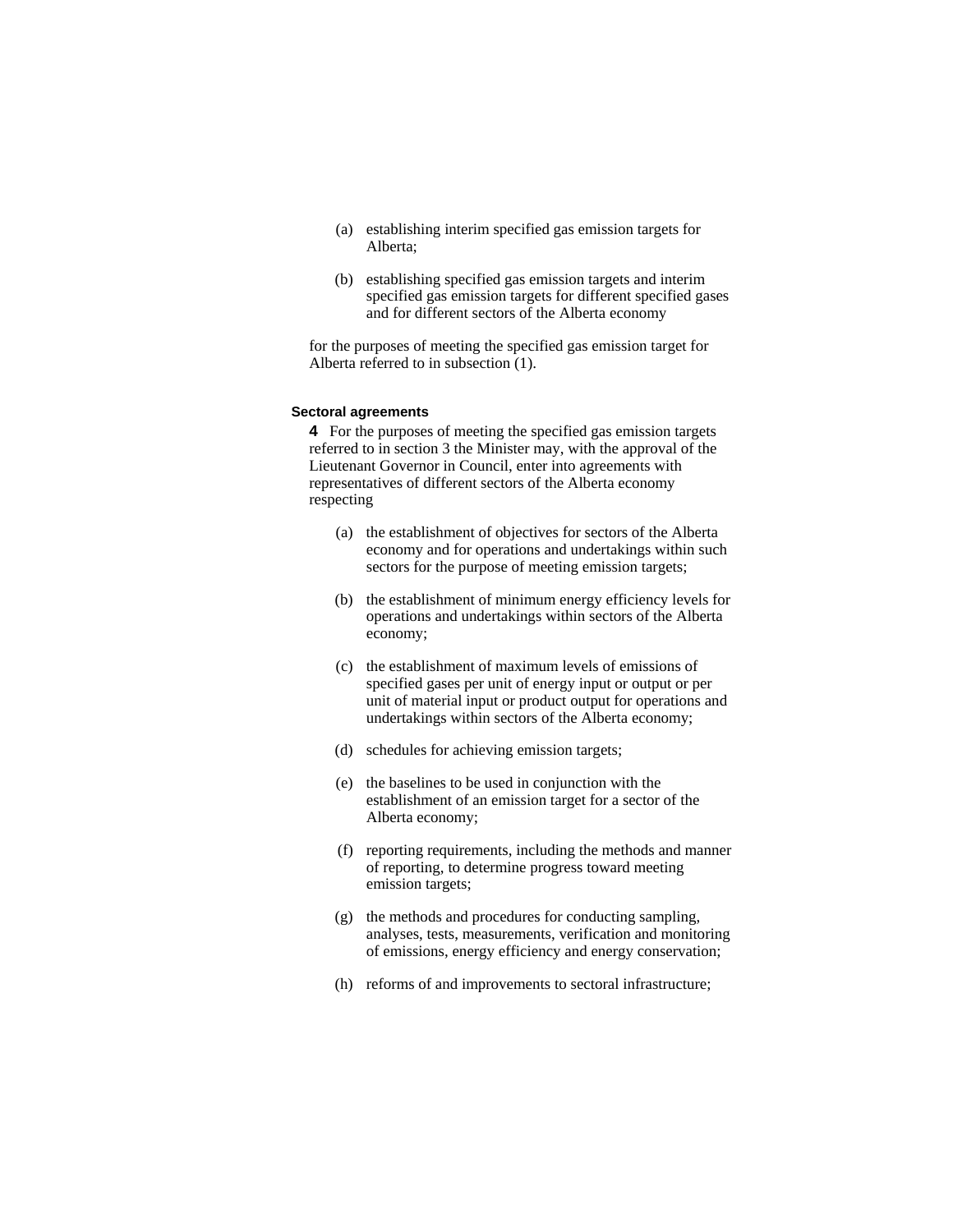- (i) the creation of private or joint public and private funding pools to undertake or finance emission reduction projects;
- (j) the implementation of technological changes;
- (k) co-operation on technology development, demonstration and deployment;
- (l) options for meeting emission targets;
- (m) enforcement of compliance with the terms of the agreements, including, without limitation, the imposition of financial and non-financial penalties;
- (n) the payment of money into the Climate Change and Emissions Management Fund;
- (o) any other matters the Minister considers to be appropriate.

#### **Emission offsets**

**5** The Lieutenant Governor in Council may make regulations respecting emission offsets, credits and sink rights for the purpose of achieving reductions in specified gas emissions consistent with specified gas emission targets established under section 3 and any sectoral agreements entered into under section 4, and the regulations may include, without limitation, provisions respecting

- (a) the description and nature of emission offsets, credits and sink rights;
- (b) the manner in which and the terms and conditions subject to which emission offsets, credits and sink rights may be created, distributed, exchanged, traded, sold, used, varied and cancelled;
- (c) the creation, operation and management of one or more public registries for the purposes of regulations under this section;
- (d) maximum prices and penalty prices and compliance options at the maximum or penalty price;
- (e) compatibility of regulations under this section with similar regulatory schemes in other jurisdictions;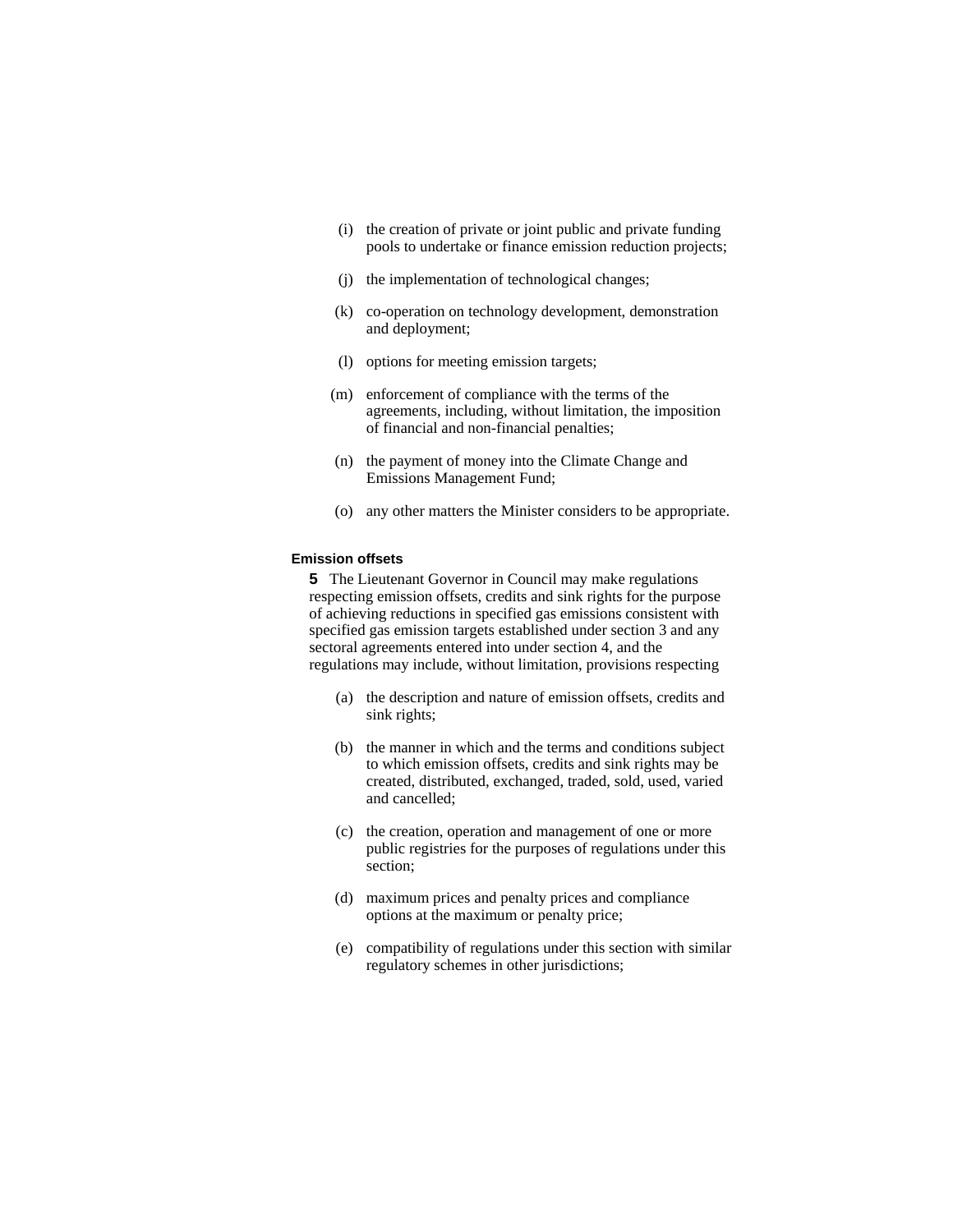(f) the payment into the Climate Change and Emissions Management Fund of any or all amounts payable to the Government through the operation of the regulations under this section.

#### **Mandatory reporting**

**6(1)** Every person who releases or permits the release of a specified gas into the environment at or in excess of levels or in circumstances established in or pursuant to the regulations shall report the release to the person prescribed in the regulations in the manner and within the time prescribed in the regulations.

**(2)** The Minister may disclose information reported under subsection (1) to the persons and in the form and manner provided for in the regulations.

#### **Programs**

**7(1)** The Minister may establish or participate in programs and other measures to carry out the purposes of this Act including, without limitation,

- (a) programs and measures for the purpose of reducing specified gas emissions,
- (b) programs and measures related to the removal of specified gases from the atmosphere through the use of sinks,
- (c) programs and measures related to adaptation to the effects of climate change,
- (d) programs and measures related to energy conservation and energy efficiency, and
- (e) programs and measures to develop alternative energy and renewable energy sources.

**(2)** A program or measure under subsection (1) may be directed to any or all of industry, consumers and other persons.

#### **Agreements re interjurisdictional co-operation**

**8(1)** The Minister may, with the approval of the Lieutenant Governor in Council, enter into agreements with the Government of Canada or the government of a province or territory, any agency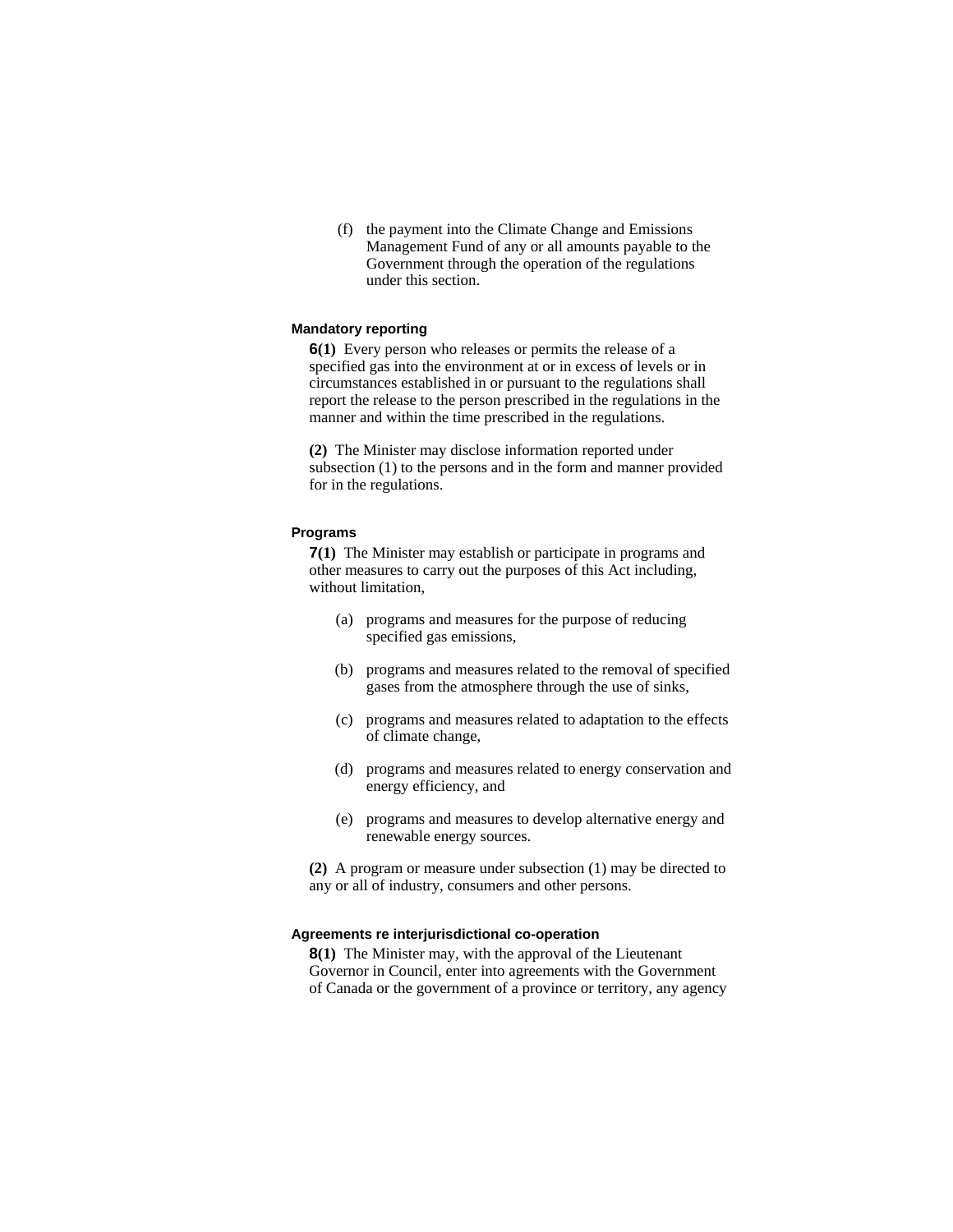of the Government of Canada or of the government of a province or territory or any other person for the purposes of undertaking co-operative, complementary or compatible actions to reduce specified gas emissions.

**(2)** The Minister may not enter into any agreement under subsection (1) unless the Minister is satisfied that the agreement will be consistent with this Act and with the specified gas emission target for Alberta established by section 3(1).

## **Sink right is property right**

**9** A sink right is a property right.

#### **Climate Change and Emissions Management Fund**

**10(1)** The Climate Change and Emissions Management Fund is established.

**(2)** The Fund shall be held and administered by the Minister of Finance in accordance with this Act.

**(3)** The Fund may be used only for purposes related to reducing emissions of specified gases or improving Alberta's ability to adapt to climate change, including, without limitation, the following purposes:

- (a) energy conservation and energy efficiency;
- (b) demonstration and use of new technologies that emphasize reductions in specified gas emissions in the discovery, recovery, processing, transportation and use of Alberta's energy resources;
- (c) demonstration and use of new technologies that emphasize reductions in specified gas emissions through the use of alternative energy and renewable energy sources;
- (d) demonstration and use of specified gas capture, use and storage technology;
- (e) development of opportunities for removal of specified gases from the atmosphere through sequestration by sinks;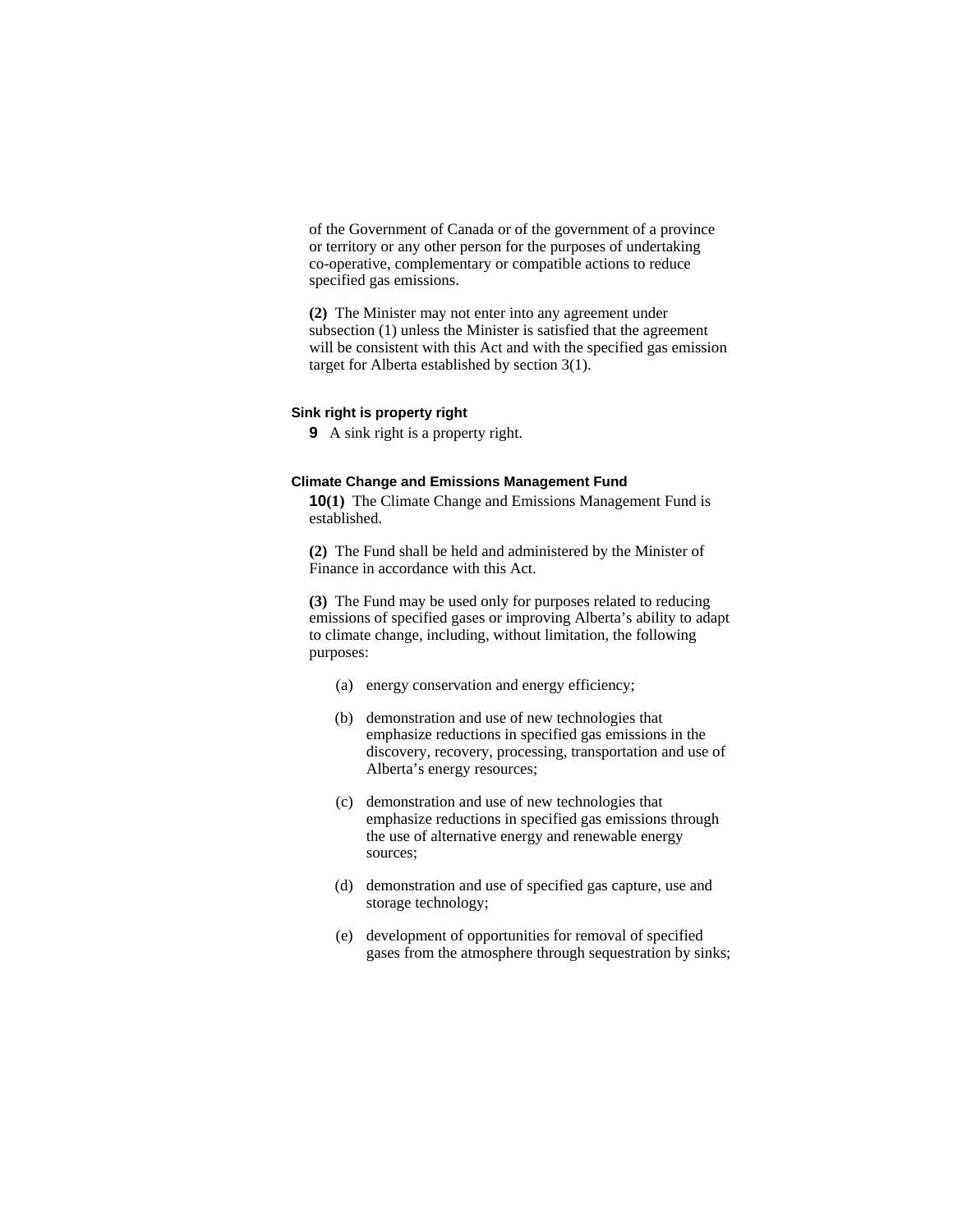- (f) measurement of the natural removal and storage of carbon;
- (g) climate change adaptation programs and measures.

**(4)** The Minister of Finance shall, on the requisition of the Minister, make payments out of the Fund for the purposes of the Fund.

- **(5)** The following shall be paid into the Fund:
	- (a) money required to be paid into the Fund pursuant to the terms of a sectoral agreement entered into pursuant to section 4 or pursuant to regulations under section 5(f);
	- (b) money received by the Government as a result of enforcement activities under this Act;
	- (c) money from a supply vote appropriated for the purposes of the Fund;
	- (d) gifts, donations, bequests and other contributions to the Fund.

**(6)** The income earned by the Fund accrues to and becomes part of the Fund.

#### **Notice of administrative penalty**

**11(1)** Where the Minister is of the opinion that a person has contravened a provision of this Act or the regulations prescribed for the purposes of this section in the regulations, the Minister may, subject to the regulations, by notice in writing served on the person personally or by mail, require that person to pay to the Government by the date specified in the notice an administrative penalty in the amount set out in the notice for each contravention.

**(2)** The notice of administrative penalty must state the grounds on which the penalty was assessed.

## **Protection from prosecution**

**12** A person who pays an administrative penalty in respect of a contravention may not be charged under this Act with an offence in respect of that contravention.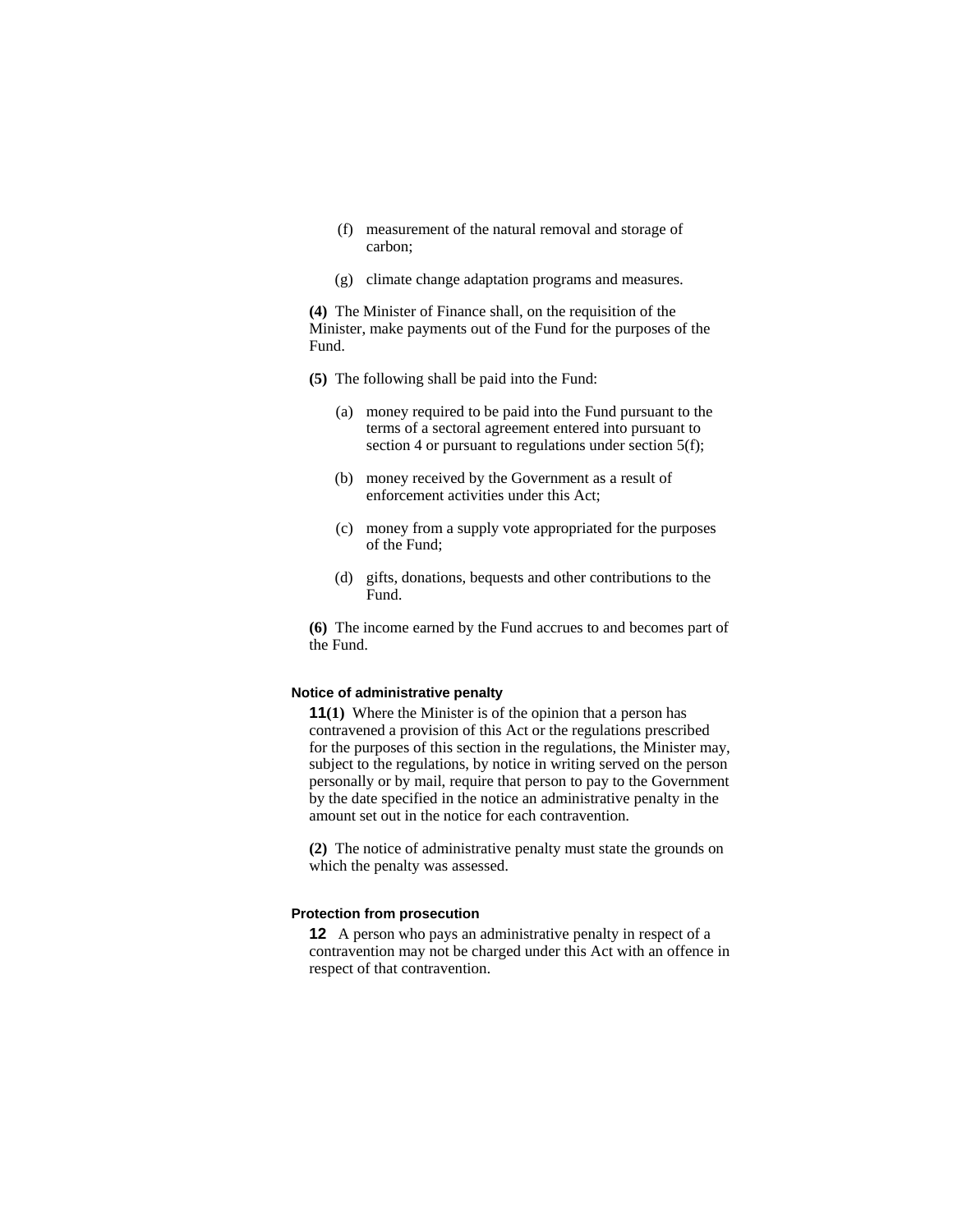#### **Limitation period**

**13** A notice of administrative penalty may not be issued more than 2 years after the later of

- (a) the date on which the contravention to which the notice relates occurred, and
- (b) the date on which evidence of the contravention first came to the notice of the Minister.

#### **Enforcement in Court of Queen's Bench**

**14** Subject to the right to appeal a notice of administrative penalty, where a person fails to pay an administrative penalty in accordance with the notice of administrative penalty and the regulations, the Minister may file a copy of the notice of administrative penalty with the clerk of the Court of Queen's Bench and, on being filed, the notice has the same force and effect and may be enforced as if it were a judgment of the Court.

#### **Liability of directors and officers**

**15** Where a corporation commits an offence under this Act, any officer, director or agent of the corporation who directed, authorized, assented to, acquiesced in or participated in the commission of the offence is guilty of the offence and is liable to the punishment provided for the offence, whether or not the corporation has been prosecuted for or convicted of the offence.

#### **Vicarious responsibility**

**16** For the purposes of this Act, an act or thing done or omitted to be done by a director, officer, official, employee or agent of a corporation in the course of that person's employment or in the exercise of that person's powers or the performance of that person's duties is deemed also to be an act or thing done or omitted to be done by the corporation.

#### **Confidentiality of information**

**17(1)** In this section, "prescribed information" means information that

(a) is provided to the Government under this Act,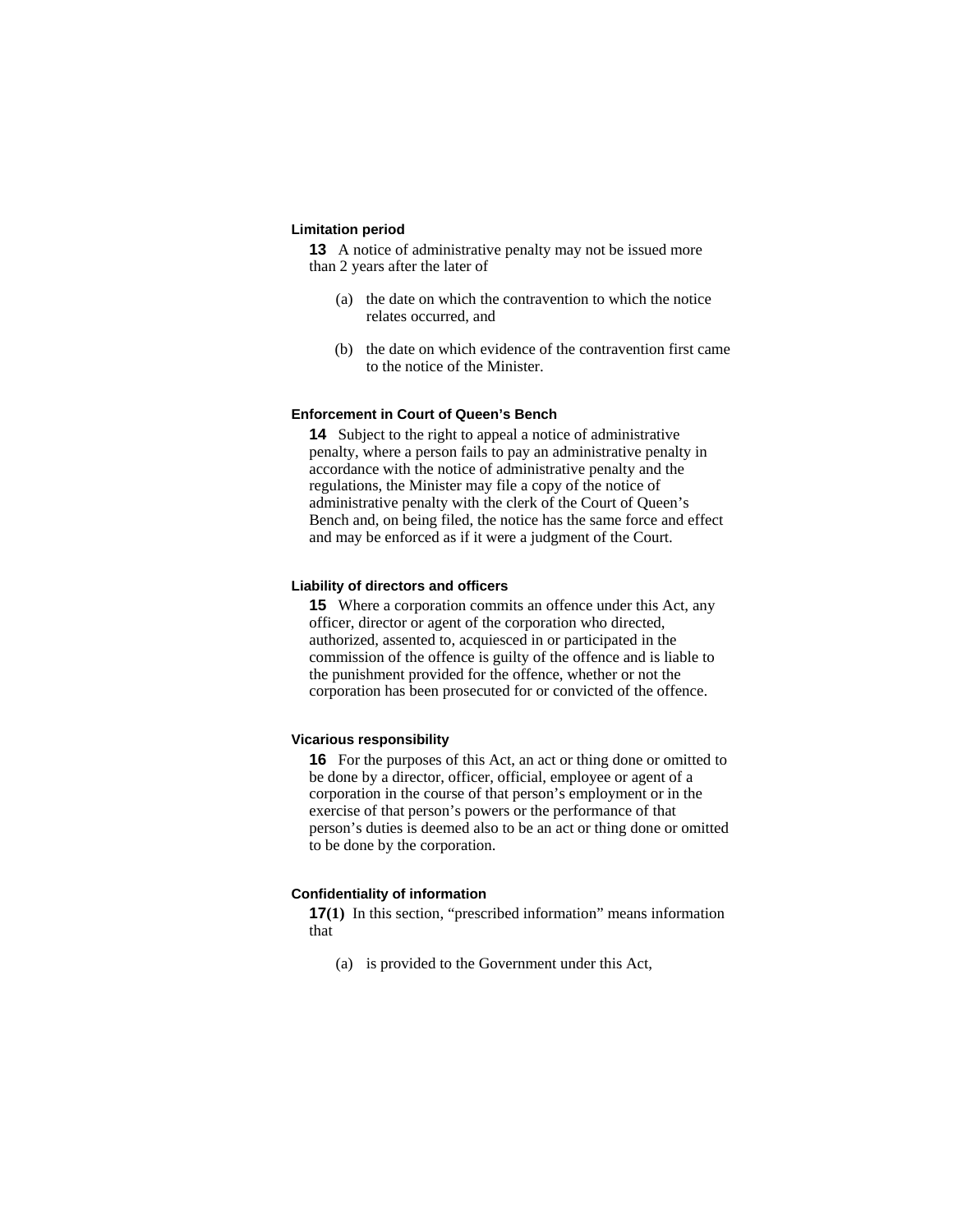- (b) is commercial, financial, scientific or technical information that would reveal proprietary business, competitive or trade secret information about a specific facility, technology or corporate initiative, and
- (c) is of a class or type of information prescribed in the regulations under section 18(1)(h).

**(2)** No person shall communicate or allow to be communicated any prescribed information to any person who is not legally entitled to it, or allow any such person to have access to such information.

**(3)** Subsection (2) does not prohibit the publishing of prescribed information in summarized or statistical form in such a manner that it is not possible to relate the information to a particular facility, technology or corporate initiative.

**(4)** With respect to any record or information that would reveal prescribed information, subsection (2) prevails, despite the *Freedom of Information and Protection of Privacy Act*, for the period of time specified in the regulations under section 18(1)(h) in respect of that prescribed information.

## **Regulations**

**18(1)** The Lieutenant Governor in Council may make regulations

- (a) governing the manner in which Gross Domestic Product is determined for the purposes of this Act;
- (b) establishing limits on the levels of specified gases that may be released into the environment from any source or type of source;
- (c) establishing minimum energy efficiency levels for operations and undertakings in Alberta;
- (d) governing the maximum levels of emissions of specified gases per unit of energy input or output or per unit of material input or product output for operations and undertakings in Alberta;
- (e) establishing operating, technological and performance standards for operations and undertakings in Alberta for the purpose of reducing or limiting specified gas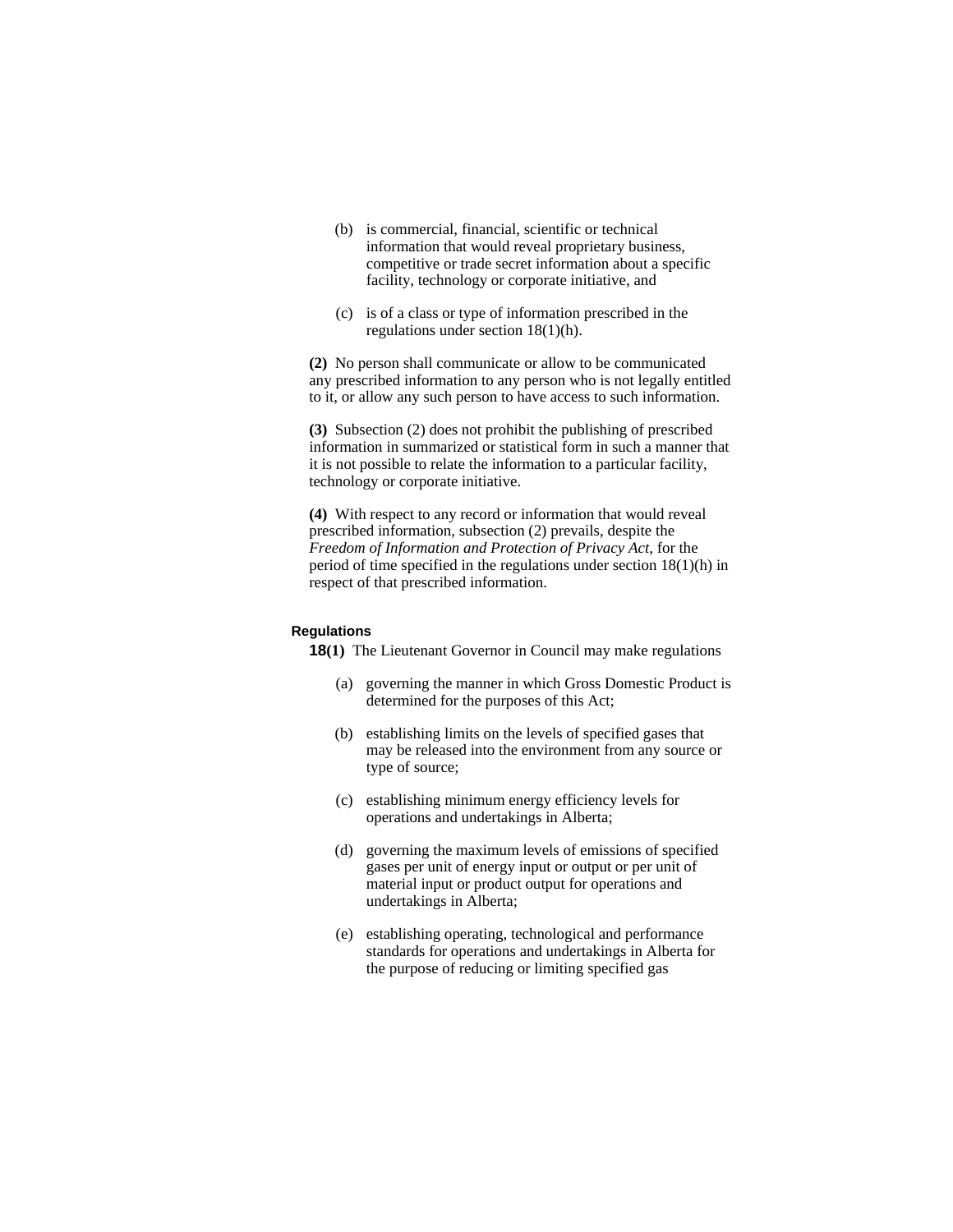emissions or for the purpose of increasing energy efficiency or energy conservation;

- (f) governing the reporting of releases and the disclosure of information for the purposes of section 6;
- (g) governing reporting and record-keeping requirements generally for any purpose related to this Act;
- (h) prescribing classes and types of information as prescribed information for the purposes of section 17 and prescribing periods of time for the purposes of section 17;
- (i) governing the confidentiality of information provided to the Government in the course of the administration of this Act;
- (j) governing methods and procedures for conducting sampling, analyses, tests, measurements, verification and monitoring for any purposes related to this Act;
- (k) governing standards and other requirements respecting the construction, development, operation, measurement and validation of sinks and emission offsets to meet specified gas emission targets;
- (l) governing the allocation of physical and legal risks associated with emission offsets, credits and sink rights;
- (m) for the purposes of enabling, implementing and carrying out sectoral agreements entered into under section 4, including regulations respecting the enforcement of rights, obligations and liabilities under a sectoral agreement;
- (n) making the terms of a sectoral agreement entered into under section 4 apply, with necessary modifications, to persons who are not parties to the agreement or otherwise bound by it, and deeming those persons to be bound by the agreement;
- (o) where there is no sectoral agreement in effect in respect of a sector, governing, in respect of the sector, any matter in respect of which a sectoral agreement may be entered into under section 4;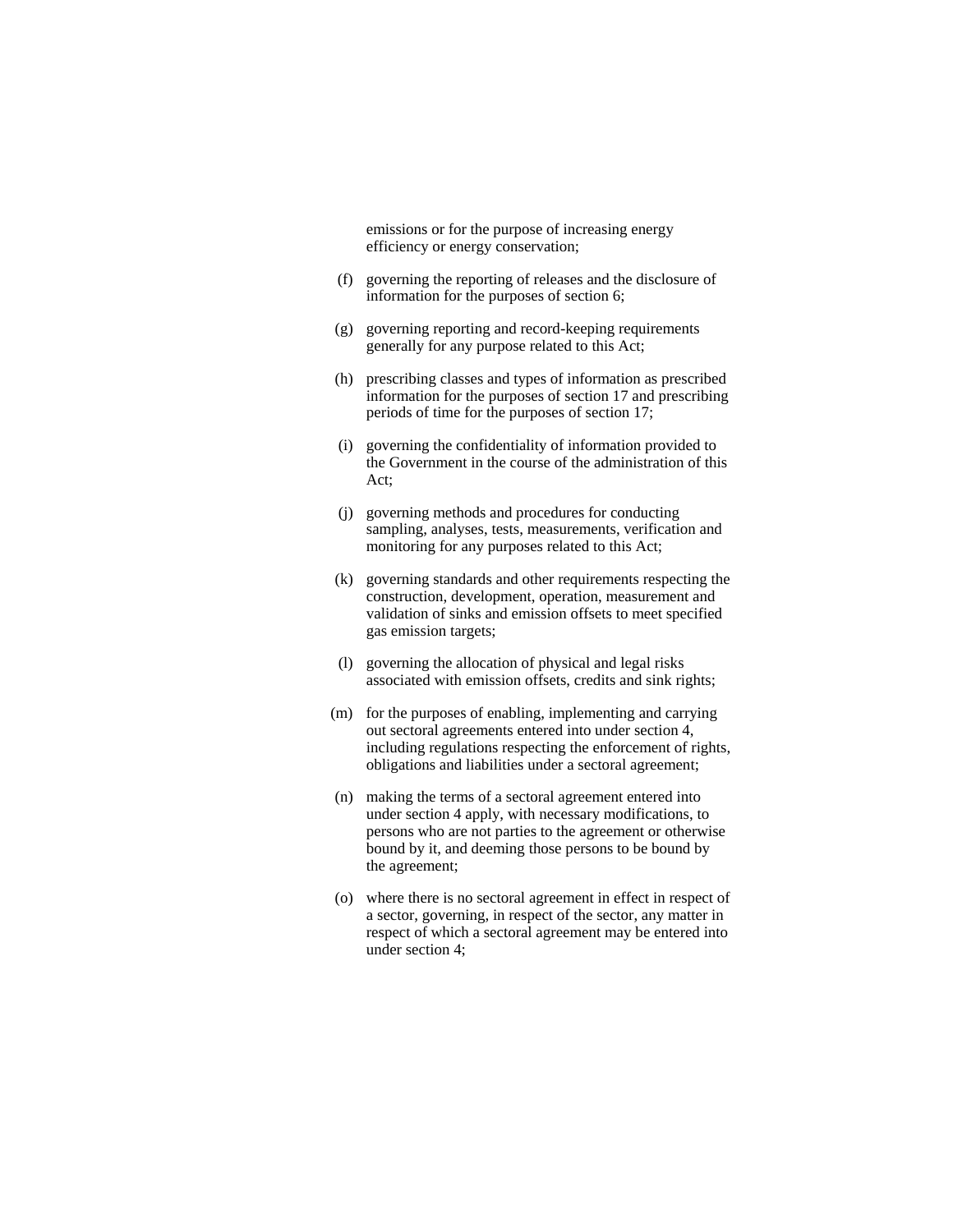- (p) respecting the use of economic and financial instruments and market-based approaches directed to specified gas emission reduction and the sequestration of specified gas;
- (q) respecting the manner in which specified gas emission targets are established for the purposes of section 3;
- (r) establishing or providing for the establishment of sectors of the Alberta economy for the purposes of any provision of this Act or the regulations;
- (s) providing with respect to any provision of this Act or the regulations that its contravention constitutes an offence and prescribing penalties, including imprisonment, in respect of those offences;
- (t) governing the issuing of compliance orders in respect of contraventions of this Act, the regulations or a sectoral agreement entered into pursuant to section 4, including, without limitation, regulations governing
	- (i) who may issue a compliance order;
	- (ii) the things that a compliance order may order to be done for the purpose of addressing the contravention and the consequences of it and ensuring compliance with the provision that was contravened;
	- (iii) the consequences of non-compliance with a compliance order;
	- (iv) appeals of compliance orders;
- (u) defining terms for the purposes of this Act or a regulation that are not defined in this Act;
- (v) respecting the form and contents of a notice of administrative penalty issued under section 11;
- (w) prescribing contraventions of this Act and the regulations in respect of which an administrative penalty under section 11 may be imposed and prescribing the amounts, or the manner of determining the amounts, and prescribing maximum amounts of the administrative penalties that may be imposed;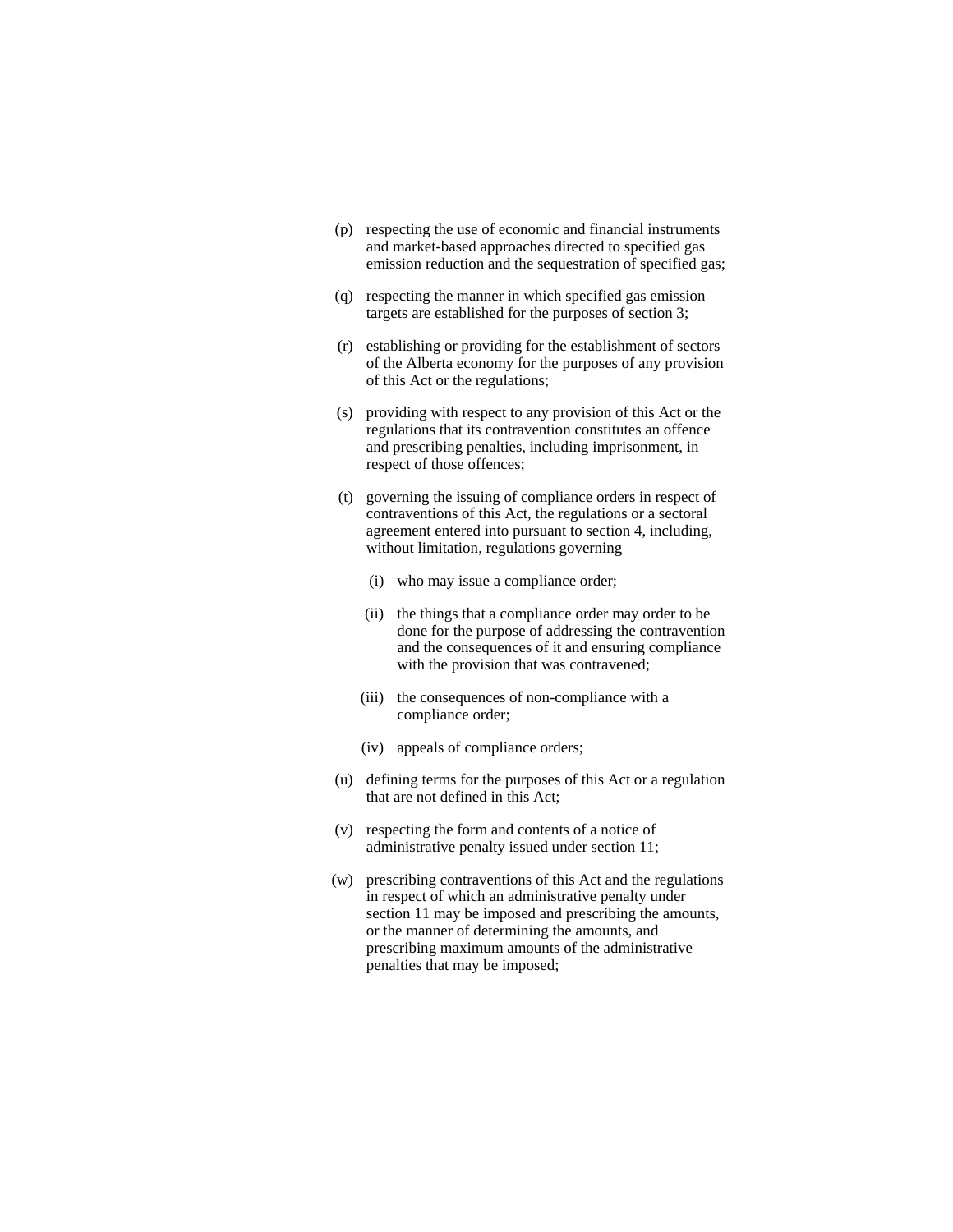- (x) respecting appeals from notices of administrative penalty issued under section 11, including, without limitation, regulations respecting
	- (i) the composition and manner of appointment of the appeal body;
	- (ii) the evidence to be considered by the appeal body and the factors that the appeal body is to consider in reaching its decision;
	- (iii) the powers of the appeal body to confirm or reverse a notice of administrative penalty and to vary the amount of an administrative penalty;
	- (iv) the procedure to be followed in an appeal and the procedure before the appeal body;
- (y) respecting any other matter necessary for the administration of the system of administrative penalties;
- (z) governing the charging of fees for the provision of any service, material or program, the performance of any function or the doing of anything under this Act;
- (aa) generally in furtherance of this Act.

**(2)** A regulation under subsection (1)(n) may, with respect to persons to whom it applies, impose requirements and obligations that are more stringent than those provided for in the sectoral agreement.

**(3)** Where regulations are made in respect of a sector under subsection  $(1)(o)$ , the regulations may provide that they constitute a sectoral agreement for the purposes of this Act.

#### **Paramountcy of enactments**

**19** In the event of a conflict between a term in a sectoral agreement referred to in section 4 and an enactment of Alberta, the enactment of Alberta is paramount.

#### **Adoption by reference**

**20(1)** A regulation under this Act may adopt or incorporate in whole or in part or with modifications documents that set out